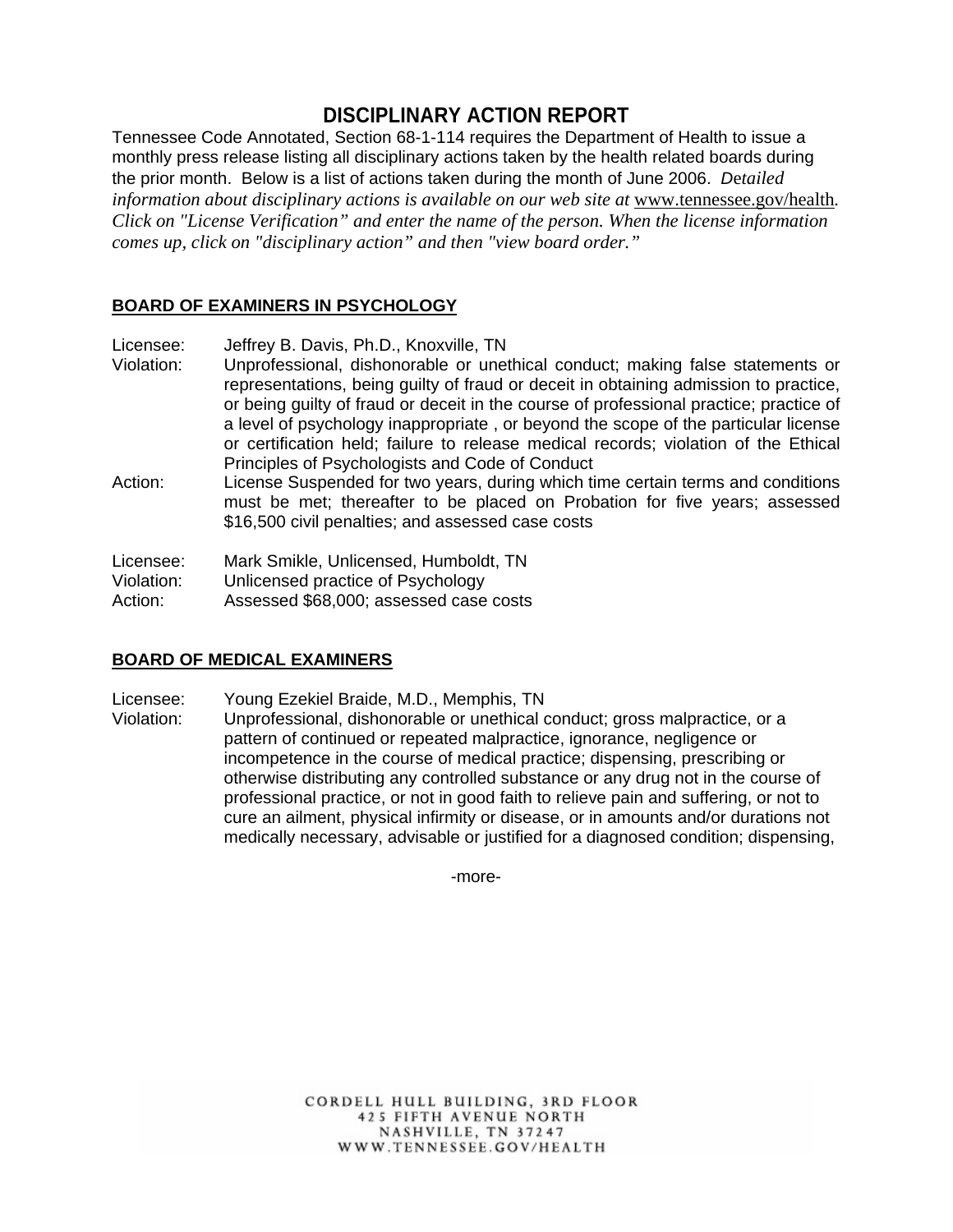prescribing or otherwise distributing any controlled substance or any other drug if such person is addicted to the habit of using controlled substances without making a bona fide effort to cure the habit of such a patient; dispensing, prescribing or otherwise distributing any controlled substance or other drug to any person in violation of any law of the state or of the United States

Action: License Revoked; assessed \$82,500 in civil penalties; and assessed case costs

## **BOARD OF NURSING**

Licensee: Katharine Beecham, RN and APN, Nashville, TN

- Violation: Unfit or incompetent by reason of negligence, habits or other cause; unprofessional conduct; unauthorized use or removal or narcotics, drugs, supplies, or equipment from work place; impersonating another licensed practitioner; engaging in acts of dishonesty related to the practice
- Action: License Suspended for no less than six months; thereafter upon proof that she has undergone an evaluation with the Tennessee Professional Assistance Program and proof of six months of documented sobriety, her license will be placed on Probation for no less than five years; assessed case costs
- Licensee: Nathan Blanton, RN, Knoxville, TN
- Violation: Unprofessional conduct; failure to maintain a record for each patient which accurately reflects the nursing problems and interventions for the patient; making false or materially incorrect, inconsistent or unintelligible entries in any patient records pertaining to the obtaining, possession or administration of any controlled substance; unauthorized use or removal or narcotics, drugs, supplies, or equipment from work place; use of any intoxicating beverage or the illegal use of any narcotic or dangerous drug while on duty; being under the influence of alcoholic beverages, or under the influence of drugs which impair judgment while on duty
- Action: License Revoked; assessed case costs
- Licensee: Kristy S. Carrington, RN, Morristown, TN
- Violation: Guilty of a crime; unfit or incompetent by reason of negligence, habits or other cause; unprofessional conduct; intentionally or negligently causing physical or emotional injury to a patient; and abandoning or neglecting a patient requiring nursing care
- Action: License Revoked; assessed case costs, not to exceed \$200

Licensee: Stacey Renee Cox, RN, Joelton, TN

- Violation: Guilty of a crime;; unfit or incompetent by reason of negligence, habits or other cause; addicted to alcohol/drugs to degree of interfering with nursing duties; unprofessional conduct; intentionally or negligently causing physical or emotional injury to a patient; unauthorized use or removal or narcotics, drugs, supplies, or equipment; impersonating another licensed practitioner; engaging in acts of dishonesty which relate to the practice of nursing
- Action: License Revoked; placed on abuse registry; assessed case costs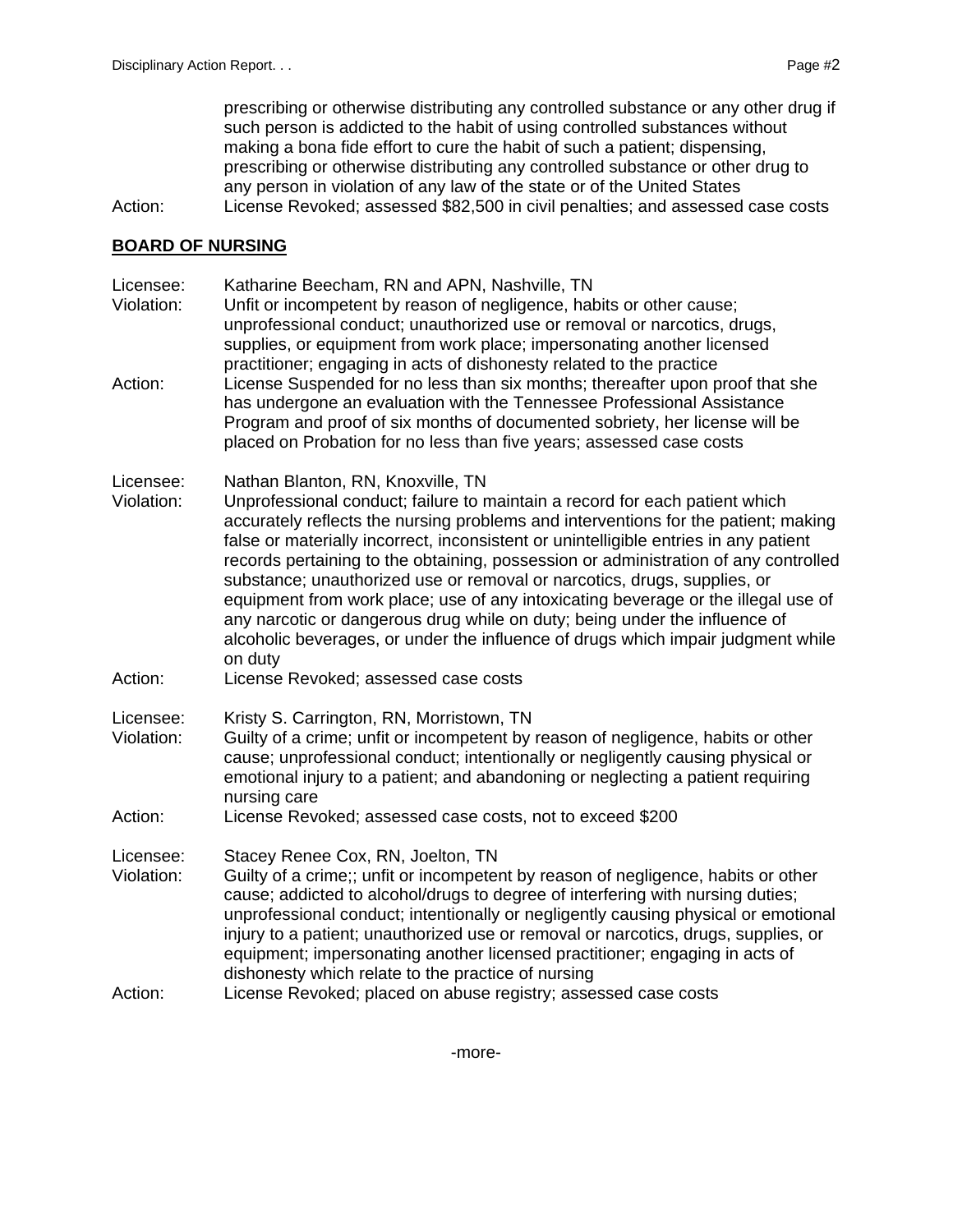| Licensee:<br>Violation:            | Patty Ann Creasman, LPN, Johnson City, TN<br>Guilty of a crime; unfit or incompetent by reason of negligence, habits or other<br>cause; unprofessional conduct                                                                                                                                                                                                                                                                                                                                                                                              |
|------------------------------------|-------------------------------------------------------------------------------------------------------------------------------------------------------------------------------------------------------------------------------------------------------------------------------------------------------------------------------------------------------------------------------------------------------------------------------------------------------------------------------------------------------------------------------------------------------------|
| Action:                            | License Suspended until such time as she undergoes evaluation with the<br>Tennessee Professional Assistance Program; thereafter to be placed on<br>Probation for no less than three years; assessed case costs                                                                                                                                                                                                                                                                                                                                              |
| Licensee:<br>Violation:<br>Action: | Wanda Dominque, RN, Dixon Springs, TN<br>Guilty of a crime; unprofessional conduct<br>License Suspended until such time as she undergoes evaluation with the<br>Tennessee Professional Assistance Program; thereafter to be placed on<br>Probation for no less than three years; assessed case costs                                                                                                                                                                                                                                                        |
| Licensee:<br>Violation:<br>Action: | Robert D. Godsey, RN, Memphis, TN<br>Unprofessional conduct; out of state action<br>License Revoked; assessed \$1,000 in civil penalties; and assessed case costs                                                                                                                                                                                                                                                                                                                                                                                           |
| Licensee:<br>Violation:            | Kimberly Rose Hampton, LPN, Laurel Bloomery, TN<br>Addicted to alcohol/drugs to degree of interfering with nursing duties;<br>unprofessional conduct; unauthorized use or removal or narcotics, drugs,<br>supplies, or equipment from work place; use of any intoxicating beverage or the<br>illegal use of any narcotic or dangerous drug while on duty; being under the<br>influence of alcoholic beverages, or under the influence of drugs which impair<br>judgment while on duty; engaging in acts of dishonesty related to the practice of<br>nursing |
| Action:                            | License Revoked; assessed case costs                                                                                                                                                                                                                                                                                                                                                                                                                                                                                                                        |
| Licensee:<br>Violation:<br>Action: | Pamela Gay Hardaway, RN, Jackson, TN<br>Violation of board order<br>License Revoked; assessed \$500 in civil penalties; and assessed case costs                                                                                                                                                                                                                                                                                                                                                                                                             |
| Licensee:<br>Violation:            | Donna Henry, RN, Springfield, TN<br>Unprofessional conduct; failing to supervise persons to whom delegated or<br>assigned; failing to take appropriate action in safeguarding the patient from<br>incompetent health care practices                                                                                                                                                                                                                                                                                                                         |
| Actions:                           | License Suspended for six months; to be followed by two years Probation; must<br>complete continuing education; may not hold supervisory role; assessed \$1,000<br>in civil penalties; and assessed case costs                                                                                                                                                                                                                                                                                                                                              |
| Licensee:<br>Violation:            | Juanita J. Howard, RN, Memphis, TN<br>Unfit or incompetent by reason of negligence, habits or other cause;<br>unprofessional conduct; making false or materially incorrect, inconsistent or<br>unintelligible entries in any patient records pertaining to the obtaining, possession<br>or administration of any controlled substance; unauthorized use or removal or<br>narcotics, drugs, supplies, or equipment from work place; engaging in acts of<br>dishonesty related to the practice                                                                |
| Action:                            | License Suspended until such time as she undergoes evaluation with the<br>Tennessee Professional Assistance Program; thereafter to be placed on<br>Probation for no less than three years; assessed case costs                                                                                                                                                                                                                                                                                                                                              |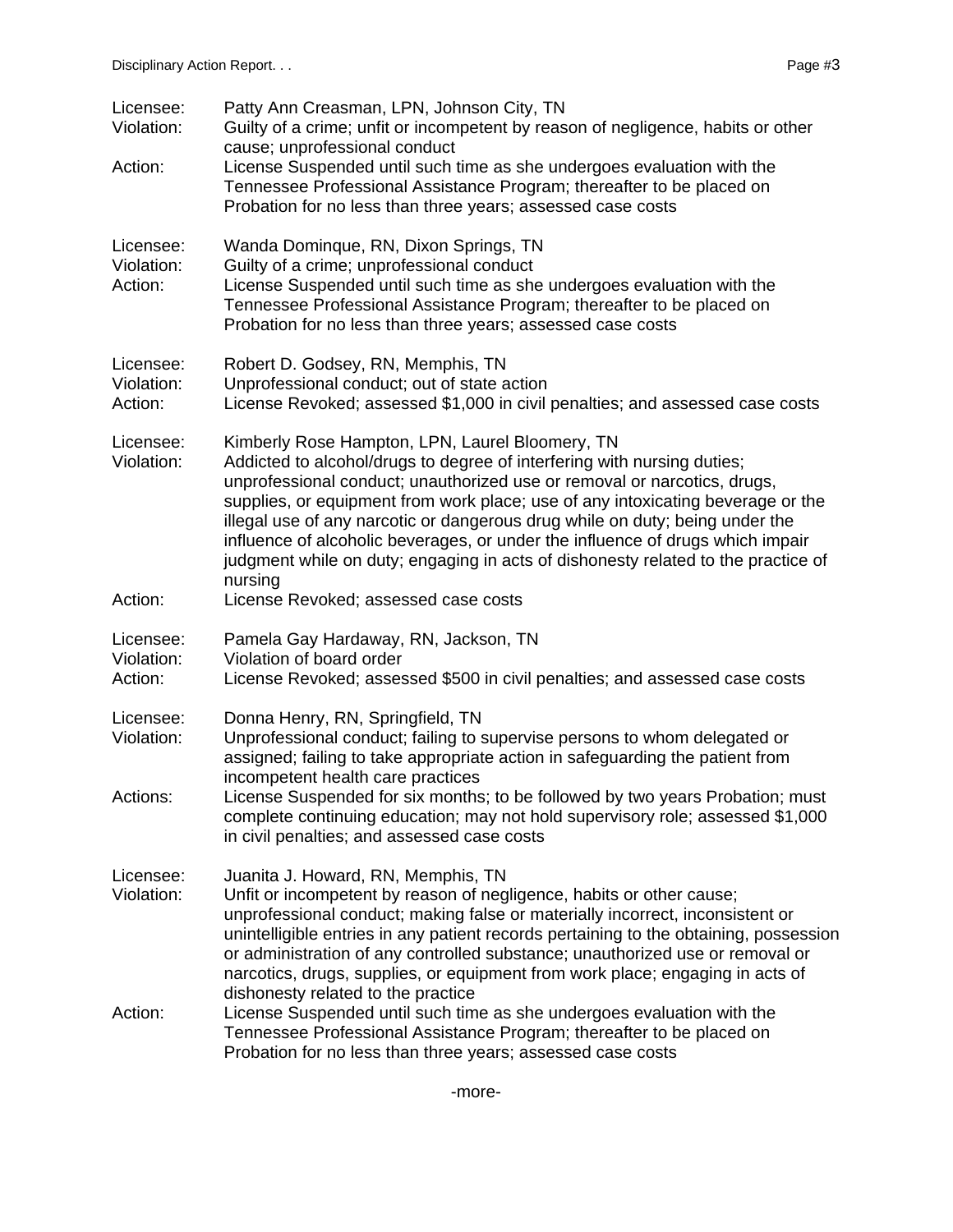| Licensee:<br>Violation:            | Chowanda Johnson, LPN, Memphis, TN<br>Unprofessional conduct; failure to maintain a record for each patient which<br>accurately reflects the nursing problems and interventions for the patient and/or<br>failure to maintain a record for each patient which accurately reflects the name<br>and title of the nurse providing care; making false or materially incorrect,<br>inconsistent or unintelligible entries in any patient records pertaining to the<br>obtaining, possession or administration of any controlled substance;<br>unauthorized use or removal or narcotics, drugs, supplies, or equipment from   |
|------------------------------------|-------------------------------------------------------------------------------------------------------------------------------------------------------------------------------------------------------------------------------------------------------------------------------------------------------------------------------------------------------------------------------------------------------------------------------------------------------------------------------------------------------------------------------------------------------------------------------------------------------------------------|
| Action:                            | work place; engaging in acts of dishonesty related to the practice<br>License placed on Probation for three years; must have evaluation by the<br>Tennessee Professional Assistance Program within 30 days and sign contract if<br>deemed necessary; assessed case costs                                                                                                                                                                                                                                                                                                                                                |
| Licensee:<br>Violation:<br>Action: | Jennifer Jody Monahan, LPN, Goodlettsville, TN<br>Unprofessional conduct; violation of board order<br>License Suspended until continuing education is completed. Suspension has<br>since been lifted as the continuing education was completed                                                                                                                                                                                                                                                                                                                                                                          |
| Licensee:<br>Violation:<br>Action: | Michael Noblit, LPN, Loretto, TN<br>Unfit or incompetent by reason of negligence, habits, or other cause;<br>unprofessional conduct; making false or materially incorrect, inconsistent or<br>unintelligible entries in any patient records pertaining to the obtaining, possession<br>or administration of any controlled substance; unauthorized use or removal or<br>narcotics, drugs, supplies, or equipment from work place; engaging in acts of<br>dishonesty related to the practice<br>License Revoked                                                                                                          |
| Licensee:<br>Violation:<br>Action: | Carole Norwood, RN, Benton, TN<br>Unfit or incompetent by reason of negligence, habits, or other cause; addicted to<br>alcohol or drugs to degree of interfering with nursing duties; unprofessional<br>conduct; making false or materially incorrect, inconsistent or unintelligible entries<br>in any patient records pertaining to the obtaining, possession or administration of<br>any controlled substance; unauthorized use or removal or narcotics, drugs,<br>supplies, or equipment from work place; engaging in acts of dishonesty related to<br>the practice<br>License Suspended for no less than two years |
| Licensee:<br>Violation:<br>Action: | Stephen Parimore, RN, Jackson, TN<br>Guilty of a crime; unprofessional conduct<br>License Suspended for two years; thereafter to be placed on Probation until such<br>time as he completes his Tennessee Professional Assistance Program Contract;<br>assessed case costs                                                                                                                                                                                                                                                                                                                                               |
| Licensee:<br>Violation:            | Karen L. Potter, LPN, Roan Mountain, TN<br>Guilty of a crime; Unfit or incompetent by reason of negligence, habits, or other<br>cause; addicted to alcohol or drugs to degree of interfering with nursing duties;<br>unprofessional conduct; making false or materially incorrect, inconsistent or<br>unintelligible entries in any patient records pertaining to the obtaining, possession<br>or administration of any controlled substance; unauthorized use or removal or<br>narcotics, drugs, supplies, or equipment from work place; engaging in acts of<br>dishonesty related to the practice                     |
| Action:                            | License Revoked; assessed case costs<br>-more-                                                                                                                                                                                                                                                                                                                                                                                                                                                                                                                                                                          |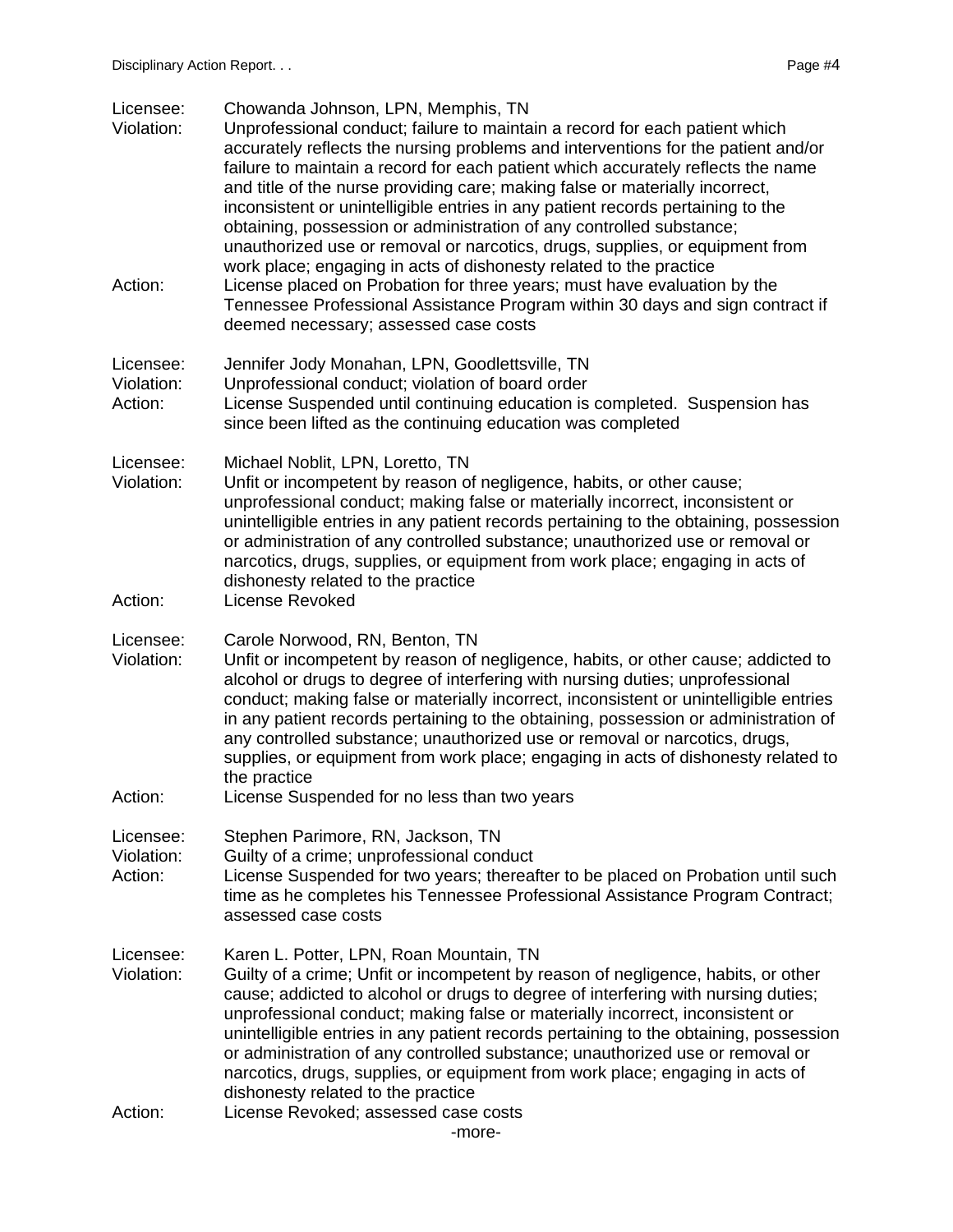| Licensee:<br>Violation:            | Michael Pullen, RN, Mt. Juliet, TN<br>Unfit or incompetent by reason of negligence, habits, or other cause; addicted to<br>alcohol or drugs to degree of interfering with nursing duties; unprofessional<br>conduct; making false or materially incorrect, inconsistent or unintelligible entries<br>in any patient records pertaining to the obtaining, possession or administration of<br>any controlled substance; use of any intoxicating beverage or the illegal use of<br>any narcotic or dangerous drug while on duty; being under the influence of<br>alcoholic beverages, or under the influence of drugs which impair judgment while<br>on duty; engaging in acts of dishonesty related to the practice of nursing |
|------------------------------------|------------------------------------------------------------------------------------------------------------------------------------------------------------------------------------------------------------------------------------------------------------------------------------------------------------------------------------------------------------------------------------------------------------------------------------------------------------------------------------------------------------------------------------------------------------------------------------------------------------------------------------------------------------------------------------------------------------------------------|
| Action:                            | License Revoked                                                                                                                                                                                                                                                                                                                                                                                                                                                                                                                                                                                                                                                                                                              |
| Licensee:<br>Violation:<br>Action: | Janet Robbins, LPN, Nashville, TN<br>Guilty of a crime; unprofessional conduct<br>License Revoked; assessed \$3,000 in civil penalties; and assessed case costs                                                                                                                                                                                                                                                                                                                                                                                                                                                                                                                                                              |
| Licensee:<br>Violation:            | Stephanie C. Shorter, RN, Elizabethon, TN<br>Unprofessional conduct; being under the influence of alcoholic beverages, or                                                                                                                                                                                                                                                                                                                                                                                                                                                                                                                                                                                                    |
| Action:                            | under the influence of drugs which impair judgment while on duty<br>License Suspended until she enters into a contract with the Tennessee<br>Professional Assistance Program; thereafter to be placed on Probation for not<br>less than three years; assessed \$1,000 in civil penalties; and assessed case<br>costs                                                                                                                                                                                                                                                                                                                                                                                                         |
| Licensee:<br>Violation:            | Sharon G. Stamper, RN, Knoxville, TN<br>Unfit or incompetent by reason of negligence, habits, or other cause; addicted to<br>alcohol or drugs to degree of interfering with nursing duties; unprofessional<br>conduct; making false or materially incorrect, inconsistent or unintelligible entries<br>in any patient records pertaining to the obtaining, possession or administration of<br>any controlled substance; unauthorized use or removal or narcotics, drugs,<br>supplies, or equipment from work place; being under the influence of alcoholic<br>beverages, or under the influence of drugs which impair judgment while on duty;<br>engaging in acts of dishonesty related to the practice of nursing           |
| Action:                            | License Suspended until such time as she undergoes evaluation with the<br>Tennessee Professional Assistance Program; thereafter to be placed on<br>Probation for no less than three years; assessed case costs                                                                                                                                                                                                                                                                                                                                                                                                                                                                                                               |
| Licensee:<br>Violation:<br>Action: | Tracy R. Thomas, RN, Olive Branch, MS<br>Unprofessional conduct; out of state action<br>License Suspended until such time that she submits proof that her Mississippi<br>license is reinstated; assessed case costs                                                                                                                                                                                                                                                                                                                                                                                                                                                                                                          |
| Licensee:<br>Violation:            | Daniel G. Turner, RN, Knoxville, TN<br>Unfit or incompetent by reason of negligence, habits, or other cause; addicted to<br>alcohol/drugs to degree of interfering with nursing duties; unprofessional conduct;<br>unauthorized use or removal or narcotics, drugs, supplies, or equipment from<br>work place; use of any intoxicating beverage or the illegal use of any narcotic or<br>dangerous drug while on duty; being under the influence of alcoholic beverages,<br>or under the influence of drugs which impair judgment while on duty; engaging in<br>acts of dishonesty related to the practice of nursing                                                                                                        |
| Action:                            | <b>License Revoked</b>                                                                                                                                                                                                                                                                                                                                                                                                                                                                                                                                                                                                                                                                                                       |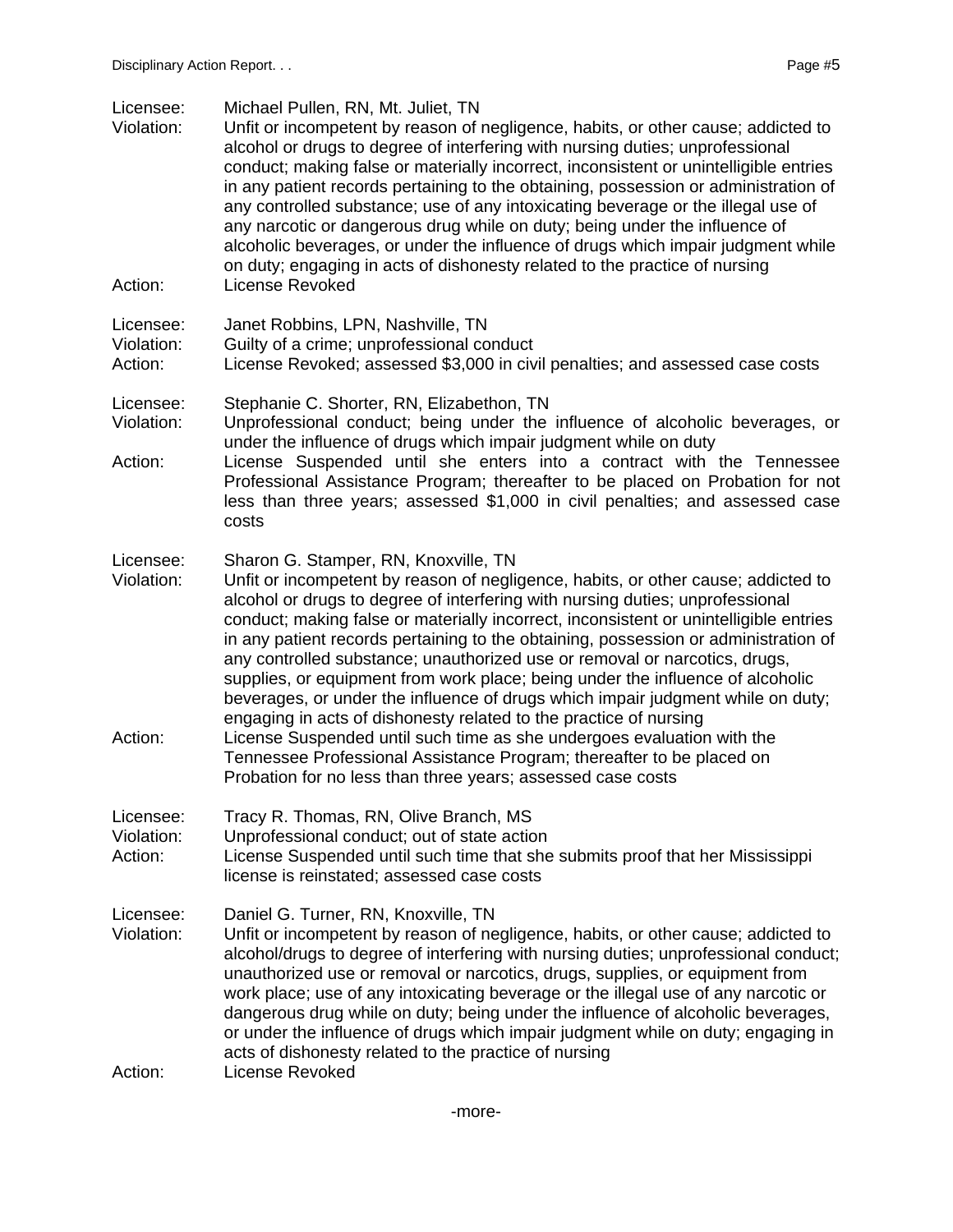| Licensee:<br>Violation:            | Kimberly Wade-Wolfe, RN, Corinth, MS<br>Guilty of a crime; unfit or incompetent by reason of negligence, habits, or other<br>cause; unprofessional conduct; abandoning or neglecting a patient requiring<br>nursing care; out of state action; failing to take appropriate action in safeguarding<br>the patient from incompetent health care practices                                                                                                                                                                                                                                                    |
|------------------------------------|------------------------------------------------------------------------------------------------------------------------------------------------------------------------------------------------------------------------------------------------------------------------------------------------------------------------------------------------------------------------------------------------------------------------------------------------------------------------------------------------------------------------------------------------------------------------------------------------------------|
| Action:                            | License and privilege to practice Revoked; assessed case costs                                                                                                                                                                                                                                                                                                                                                                                                                                                                                                                                             |
| Licensee:<br>Violation:<br>Action: | Ethel B. Wallace, LPN, Memphis, TN<br>Violation of a board order<br>License Revoked; assessed case costs                                                                                                                                                                                                                                                                                                                                                                                                                                                                                                   |
| Licensee:<br>Violation:<br>Action: | Leesa White, LPN, Knoxville, TN<br>Unprofessional conduct; failure to maintain a record for each patient which<br>accurately reflects the nursing problems and interventions for the patient and/or<br>failure to maintain a record for each patient which accurately reflects the name<br>and title of the nurse providing care; impersonating another licensed practitioner;<br>engaging in acts of dishonesty which relate to the practice of nursing<br>License placed on Probation for three years; must be evaluated by the<br>Tennessee Professional Assistance Program and sign contract if deemed |
|                                    | necessary                                                                                                                                                                                                                                                                                                                                                                                                                                                                                                                                                                                                  |
| Licensee:<br>Violation:            | Mary Catherine Zaiger, LPN, Maynardsville, TN<br>Guilty of a crime; unfit or incompetent by reason of negligence, habits, or other<br>cause; unprofessional conduct; engaging in acts of dishonesty which relate to the<br>practice of nursing                                                                                                                                                                                                                                                                                                                                                             |
| Action:                            | License Revoked; assessed case costs                                                                                                                                                                                                                                                                                                                                                                                                                                                                                                                                                                       |

#### **BOARD OF OSTEOPATHIC EXAMINERS**

- Licensee: Robert R. Ladd, DO, Westmoreland, TN
- Violation: Unprofessional, dishonorable or unethical conduct; gross malpractice, or a pattern of continued or repeated malpractice, ignorance, negligence or incompetence in the course of medical practice; dispensing, prescribing or other drug if such person is addicted to the habit of using controlled substances, without making a bona fide effort to cure the habit of such person; violation of rules concerning the supervision of a Certified Nurse Practitioner; and violation of the Guidelines for the Use of Controlled Substances for the Treatment of Pain; violation of the Code of Ethics concerning sexual misconduct
- Action: License Surrendered; may never apply for any healthcare professional license; assessed case costs not to exceed \$15,000.

#### **BOARD OF PODIATRIC MEDICAL EXAMINERS**

Licensee: David E. Haverly, DPM, Knoxville, TN

- Violation: Unprofessional conduct; dispensing, prescribing or otherwise distributing any controlled substance or any other drug not in the course of professional practice
- Action: License placed on Probation for one year; assessed \$1,300 in civil penalties; assessed case costs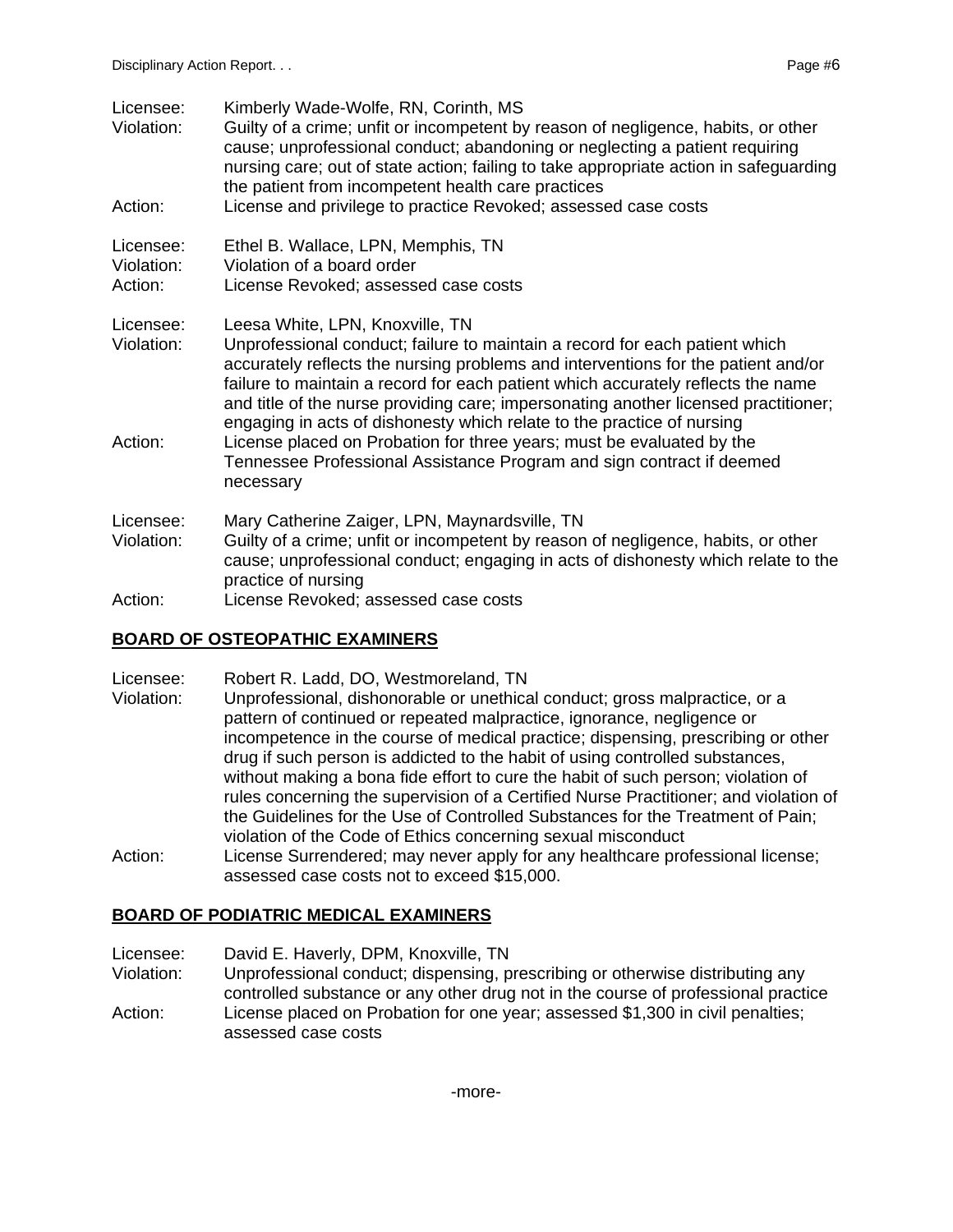## **BOARD OF EMERGENCY MEDICAL SERVICES**

- Licensee: Bradley Anderson, EMT-IV, Hendersonville, TN
- Violation: Violation of any criminal statute of this state or the United States which involves moral turpitude or reflects upon the person's ability to fulfill such person's responsibilities; performing or attempting emergency care techniques or procedures without proper permission, license, certification, training, medical direction, or otherwise engaging in unethical practices or conduct
- Action: License Surrendered

Licensee: Michael J. Turturice, EMT-IV, Franklin, TN

Violation: Making false statements or representations, being guilty of fraud or deceit in obtaining authorization; performing or attempting emergency care techniques or procedures without proper permission, license, certification, training, medical direction, or otherwise engaging in unethical practices or conduct Action: License Surrendered

#### **JUNE 2006 ABUSE REGISTRY PLACEMENTS**

| Individual:                          | Caren L. Alexander, Direct Care Staff, Franklin, TN                                                                                              |
|--------------------------------------|--------------------------------------------------------------------------------------------------------------------------------------------------|
| Violation:                           | Neglect                                                                                                                                          |
| Action:                              | <b>Placed on Abuse Registry</b>                                                                                                                  |
| Individual:                          | Jeffrey Brasher, Home Manager, Bolivar, TN                                                                                                       |
| Violation:                           | <b>Physical Abuse; Neglect</b>                                                                                                                   |
| Action:                              | <b>Placed on Abuse Registry</b>                                                                                                                  |
| Individual:<br>Violation:<br>Action: | Loyce Ann Brinkley, CNA, Madison, TN<br>Verbal/Physical Abuse<br><b>Placed on Abuse Registry</b><br><b>CNA Registration Revoked</b>              |
| Individual:                          | Ann Campbell, Direct Care Staff/Manager, Bartlett, TN                                                                                            |
| Violation:                           | <b>Verbal Abuse</b>                                                                                                                              |
| Action:                              | Placed on Abuse Registry                                                                                                                         |
| Individual:<br>Violation:<br>Action: | Shamusideen Ekuwsumi, CNA, Nashville, TN<br><b>Physical Abuse; Neglect</b><br><b>Placed on Abuse Registry</b><br><b>CNA Registration Revoked</b> |
| Individual:                          | Daren Keith Elridge, Direct Care Staff, Dickson, TN                                                                                              |
| Violation:                           | Neglect                                                                                                                                          |
| Action:                              | <b>Placed on Abuse Registry</b>                                                                                                                  |
| Individual:                          | Carlene Fields, Direct Support Professional, Murfreesboro, TN                                                                                    |
| Violation:                           | <b>Physical Abuse</b>                                                                                                                            |
| Action:                              | <b>Placed on Abuse Registry</b>                                                                                                                  |